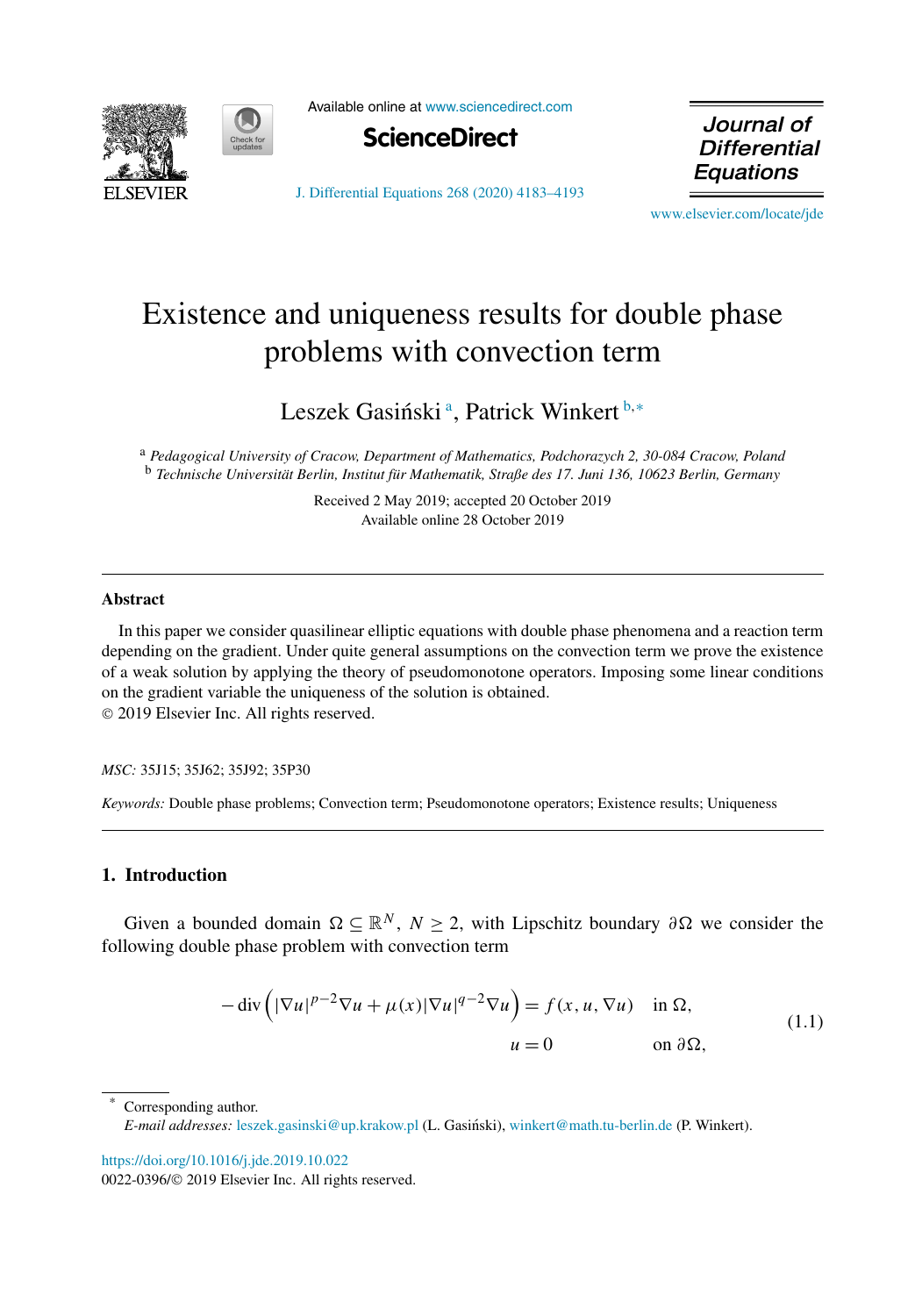where  $1 < p < q < N$ , the function  $\mu : \Omega \to [0, \infty)$  is supposed to be Lipschitz continuous and  $f: \Omega \times \mathbb{R} \times \mathbb{R}^N \to \mathbb{R}$  is a Carathéodory function, that is,  $x \mapsto f(x, s, \xi)$  is measurable for all  $(s, \xi) \in \mathbb{R} \times \mathbb{R}^N$  and  $(s, \xi) \mapsto f(x, s, \xi)$  is continuous for a.a.  $x \in \Omega$ , which satisfies appropriate conditions; see hypotheses (H) and (U1), (U2) in Section [3.](#page-5-0)

The main objective of this paper is to present existence and uniqueness results for problems of type [\(1.1\)](#page-0-0). The main novelty of our paper is the combination of both, a double phase operator and a convection term which we describe below. To the best of our knowledge, this is the first paper dealing with both notions.

To be more precise, problem  $(1.1)$  combines two interesting phenomena. The first one is the fact that the operator involved in  $(1.1)$  is the so-called double phase operator whose behavior switches between two different elliptic situations. In other words, it depends on the values of the function  $\mu: \overline{\Omega} \to [0, \infty)$ . Indeed, on the set  $\{x \in \Omega : \mu(x) = 0\}$  the operator will be controlled by the gradient of order *p* and in the case  $\{x \in \Omega : \mu(x) \neq 0\}$  it is the gradient of order *q*. This is the reason why it is called double phase. Originally, the idea to treat such operators comes from Zhikov [\[30\]](#page-10-0), [\[31\]](#page-10-0), [\[32\]](#page-10-0) who introduced such classes to provide models of strongly anisotropic materials; see also the monograph of Zhikov-Kozlov-Oleinik [\[33\]](#page-10-0). In order to describe this phenomenon, he introduced the functional

$$
\omega \mapsto \int \left( |\nabla \omega|^p + \mu(x) |\nabla \omega|^q \right) dx, \tag{1.2}
$$

which was intensively studied in the last years. We refer to the papers of Baroni-Colombo-Mingione [\[2\]](#page-9-0), [\[3\]](#page-9-0), [\[5\]](#page-9-0), Baroni-Kussi-Mingione [\[4\]](#page-9-0), Colombo-Mingione [\[9\]](#page-9-0), [\[10\]](#page-10-0) and the references therein concerning the regularity. We also point out that the integrals of the form (1.2) arise in the context of functionals with non-standard growth; see the works of Cupini-Marcellini-Mascolo [\[11\]](#page-10-0) and Marcellini [\[21\]](#page-10-0), [\[22\]](#page-10-0).

Recently, Perera-Squassina [\[27\]](#page-10-0) studied double phase problems and stated an existence result which was proved via Morse theory in terms of critical groups. The corresponding eigenvalue problem of the double phase operator with Dirichlet boundary condition was analyzed by Colasuonno-Squassina [\[8\]](#page-9-0) who proved the existence and properties of related variational eigenvalues. By applying variational methods, Liu-Dai [\[19\]](#page-10-0) treated double phase problems and proved existence and multiplicity results.

The second interesting phenomena in our work is the appearance of a nonlinearity on the right-hand side which also depends on the gradient of the solution. Such functions are usually called convection terms. The difficulty with the gradient dependent term is the nonvariational character of the problem. Nevertheless there exists a number of papers concerning existence and multiplicity results. Our starting point in this paper is the work of Averna-Motreanu-Tornatore [\[1\]](#page-9-0) who considered problem [\(1.1\)](#page-0-0) with a homogeneous Dirichlet boundary condition and the  $(p, q)$ -Laplacian as defined in  $(2.9)$ ; see Section [2.](#page-2-0)

For other existence results on quasilinear equations with convection term and the *p*-Laplace or the  $(p, q)$ -Laplace differential operator we refer to the papers of Bai-Gasinski-Papageorgiou [\[6\]](#page-9-0), De Figueiredo-Girardi-Matzeu [\[12\]](#page-10-0), Dupaigne-Ghergu-Rădulescu [\[13\]](#page-10-0), Faraci-Motreanu-Puglisi [\[14\]](#page-10-0), Faria-Miyagaki-Motreanu [\[15\]](#page-10-0), Faria-Miyagaki-Motreanu-Tanaka [\[16\]](#page-10-0), Gasinski- ´ Papageorgiou [\[17\]](#page-10-0), Marano-Winkert [\[20\]](#page-10-0), Motreanu-Motreanu-Moussaoui [\[23\]](#page-10-0), Motreanu-Tanaka [\[24\]](#page-10-0), Motreanu-Tornatore [\[25\]](#page-10-0), Motreanu-Winkert [\[26\]](#page-10-0), Ruiz [\[28\]](#page-10-0), Tanaka [\[29\]](#page-10-0) and the references therein.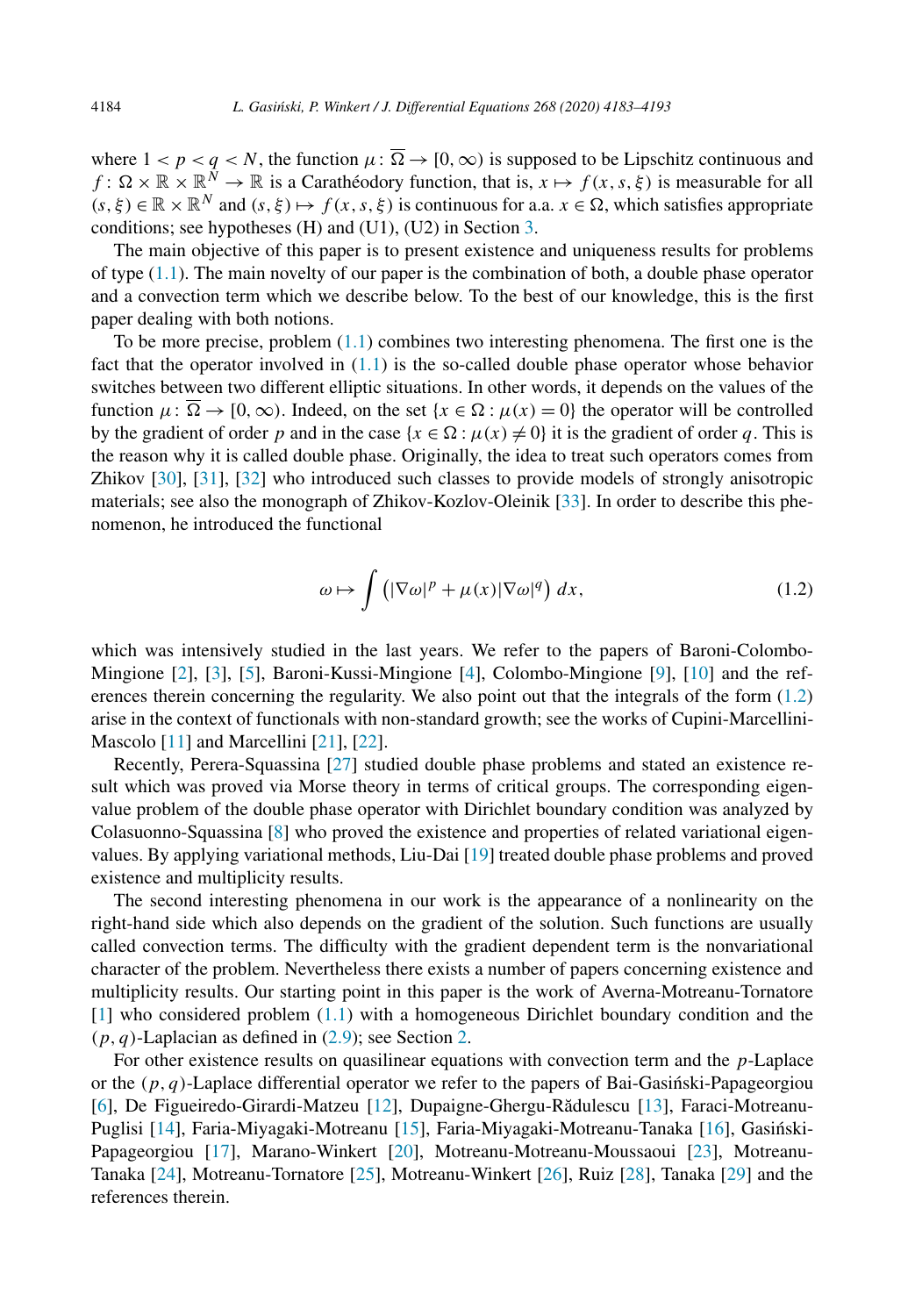<span id="page-2-0"></span>The main idea in the existence theorem of our paper is the usage of the surjectivity result for pseudomonotone operators. This can be realized by an easy condition on the convection term, in addition to the usual growth condition. For the uniqueness result we need much stronger assumptions and narrow down to the most interesting case  $2 = p < q < N$  which is the generalization of the  $(q, 2)$ -Laplace differential operator; see  $(2.9)$  for its definition.

# **2. Preliminaries**

For  $1 \leq r < \infty$ , we denote by  $L^r(\Omega)$  and  $L^r(\Omega; \mathbb{R}^N)$  the usual Lebesgue spaces equipped with the norm  $\|\cdot\|_r$ . If  $1 < r < \infty$ , then  $W^{1,r}(\Omega)$  and  $W_0^{1,r}(\Omega)$  stand for the Sobolev spaces endowed with the norms  $\|\cdot\|_{1,r}$  and  $\|\cdot\|_{1,r,0}$ , respectively.

Let  $\mathcal{H}$ :  $\Omega \times [0, \infty) \to [0, \infty)$  be the function

$$
(x,t) \mapsto t^p + \mu(x)t^q
$$

where  $1 < p < q < N$  and

$$
\frac{q}{p} < 1 + \frac{1}{N}, \qquad \mu \colon \overline{\Omega} \to [0, \infty) \text{ is Lipschitz continuous.} \tag{2.1}
$$

The Musielak-Orlicz space  $L^{\mathcal{H}}(\Omega)$  is defined by

$$
L^{\mathcal{H}}(\Omega) = \left\{ u \mid u : \Omega \to \mathbb{R} \text{ is measurable and } \rho_{\mathcal{H}}(u) := \int_{\Omega} \mathcal{H}(x, |u|) dx < +\infty \right\}.
$$

While equipped with the Luxemburg norm

$$
||u||_{\mathcal{H}} = \inf \left\{ \tau > 0 : \rho_{\mathcal{H}} \left( \frac{u}{\tau} \right) \le 1 \right\},\
$$

the space  $L^{H}(\Omega)$  becomes uniformly convex and so a reflexive Banach space. Furthermore we define

$$
L_{\mu}^{q}(\Omega) = \left\{ u \mid u : \Omega \to \mathbb{R} \text{ is measurable and } \int_{\Omega} \mu(x) |u|^{q} dx < +\infty \right\}
$$

and endow it with the seminorm

$$
||u||_{q,\mu} = \left(\int_{\Omega} \mu(x)|u|^q \, dx\right)^{\frac{1}{q}}.
$$

From Colasuonno-Squassina [\[8,](#page-9-0) Proposition 2.15] we have the continuous embeddings

 $\ddot{\phantom{a}}$ 

$$
L^{q}(\Omega) \hookrightarrow L^{\mathcal{H}}(\Omega) \hookrightarrow L^{p}(\Omega) \cap L^{q}_{\mu}(\Omega).
$$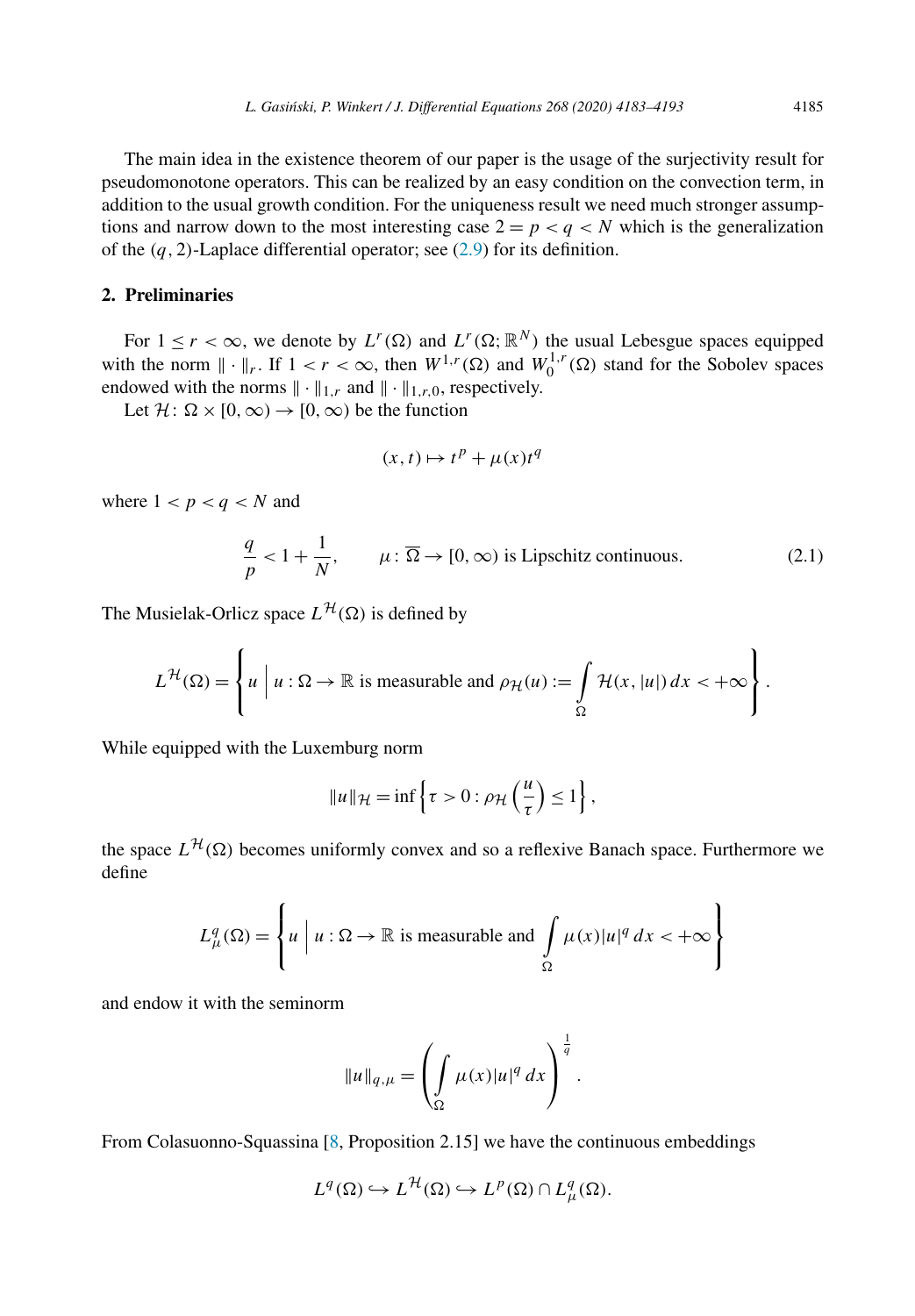For  $u \neq 0$  we see that  $\rho_H(\frac{u}{\|u\|_{\mathcal{H}}}) = 1$  and so, it follows that

$$
\min\left\{\|u\|_{\mathcal{H}}^p, \|u\|_{\mathcal{H}}^q\right\} \le \|u\|_p^p + \|u\|_{q,\mu}^q \le \max\left\{\|u\|_{\mathcal{H}}^p, \|u\|_{\mathcal{H}}^q\right\} \tag{2.2}
$$

for all  $u \in L^{\mathcal{H}}(\Omega)$ . The corresponding Sobolev space  $W^{1,\mathcal{H}}(\Omega)$  is defined by

$$
W^{1,\mathcal{H}}(\Omega) = \left\{ u \in L^{\mathcal{H}}(\Omega) : |\nabla u| \in L^{\mathcal{H}}(\Omega) \right\}
$$

with the norm

$$
||u||_{1,\mathcal{H}} = ||\nabla u||_{\mathcal{H}} + ||u||_{\mathcal{H}}
$$

where  $\|\nabla u\|_{\mathcal{H}} = \|\nabla u\|_{\mathcal{H}}$ .

By  $W_0^{1, H}(\Omega)$  we denote the completion of  $C_0^{\infty}(\Omega)$  in  $W^{1, H}(\Omega)$  and thanks to [\(2.1\)](#page-2-0) we have an equivalent norm on  $W_0^{1, H}(\Omega)$  given by

$$
||u||_{1,\mathcal{H},0}=||\nabla u||_{\mathcal{H}},
$$

see Colasuonno-Squassina [\[8,](#page-9-0) Proposition 2.18]. Both spaces  $W^{1, H}(\Omega)$  and  $W_0^{1, H}(\Omega)$  are uniformly convex and so, reflexive Banach spaces. In addition it is known that the embedding

$$
W_0^{1, \mathcal{H}}(\Omega) \hookrightarrow L^r(\Omega) \tag{2.3}
$$

is compact whenever  $r < p^*$ , see Colasuonno-Squassina [\[8,](#page-9-0) Proposition 2.15], with  $p^*$  being the critical exponent to *p* given by

$$
p^* := \frac{Np}{N - p},\tag{2.4}
$$

recall that  $1 < p < N$ . From (2.2) we directly obtain that

$$
\min\left\{\|u\|_{1,\mathcal{H},0}^p, \|u\|_{1,\mathcal{H},0}^q\right\} \le \|u\|_p^p + \|u\|_{q,\mu}^q \le \max\left\{\|u\|_{1,\mathcal{H},0}^p, \|u\|_{1,\mathcal{H},0}^q\right\} \tag{2.5}
$$

for all  $u \in W_0^{1, \mathcal{H}}(\Omega)$ .

Consider the eigenvalue problem for the *r*-Laplacian with homogeneous Dirichlet boundary condition and  $1 < r < \infty$  defined by

$$
-\Delta_r u = \lambda |u|^{r-2}u \quad \text{in } \Omega,
$$
  
 
$$
u = 0 \qquad \text{on } \partial\Omega.
$$
 (2.6)

It is known that the first eigenvalue  $\lambda_{1,r}$  of (2.6) is positive, simple, and isolated. Moreover, it can be variationally characterized through

<span id="page-3-0"></span>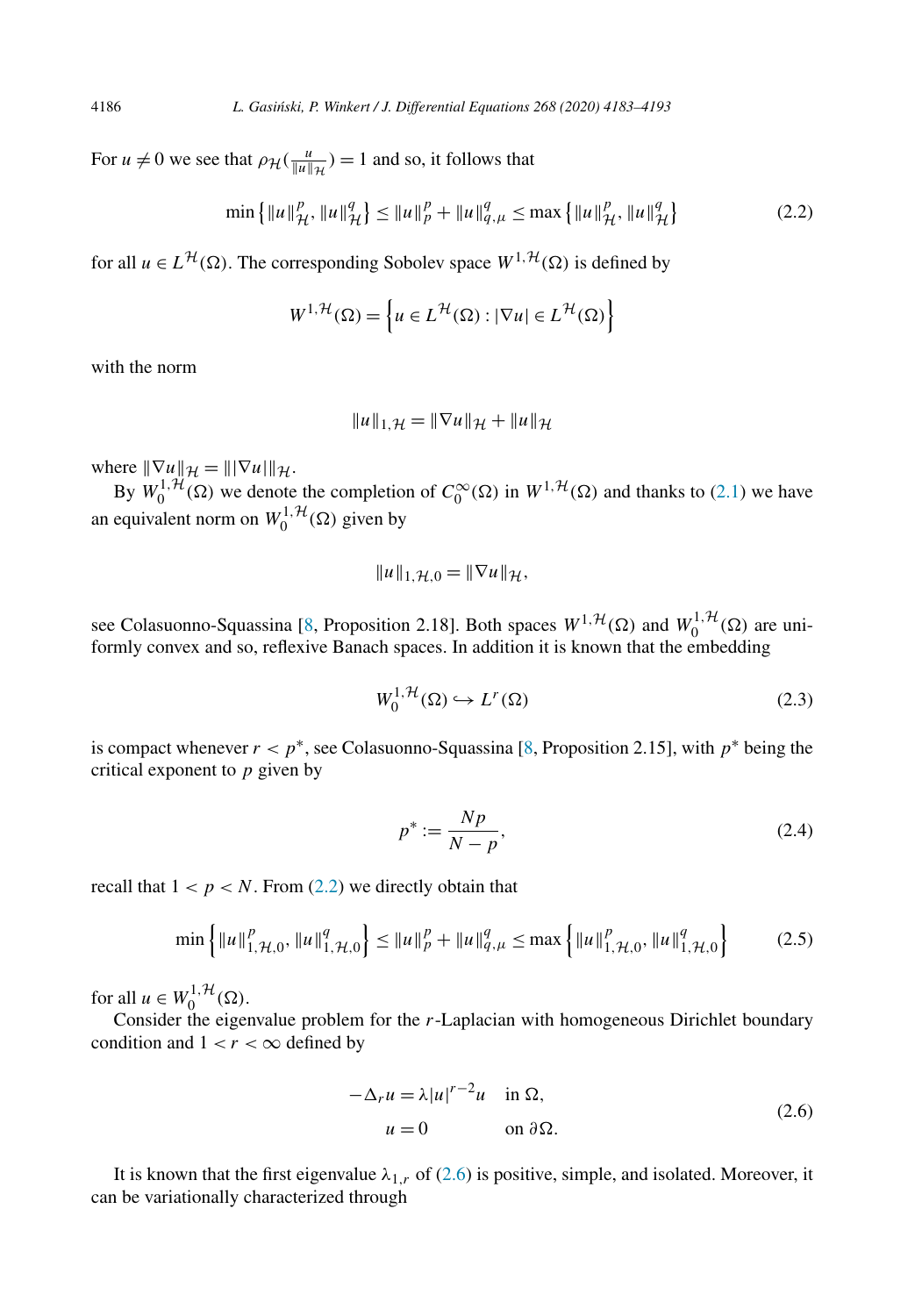$$
\lambda_{1,r} = \inf_{u \in W^{1,r}(\Omega)} \left\{ \int_{\Omega} |\nabla u|^r dx : \int_{\Omega} |u|^r dx = 1 \right\},\tag{2.7}
$$

<span id="page-4-0"></span>see Lê [\[18\]](#page-10-0).

Let us recall some definitions we will use later.

**Definition 2.1.** Let *X* be a reflexive Banach space,  $X^*$  its dual space and denote by  $\langle \cdot, \cdot \rangle$  its duality pairing. Let  $A: X \rightarrow X^*$ , then *A* is called

- (a) to satisfy the  $(S_+)$ -property if  $u_n \rightharpoonup u$  in *X* and lim  $\sup_{n\to\infty} \langle Au_n, u_n u \rangle \leq 0$  imply  $u_n \to u$ in *X*;
- (b) pseudomonotone if  $u_n \rightharpoonup u$  in X and  $\limsup_{n \to \infty} \langle A(u_n), u_n u \rangle \le 0$  imply  $Au_n \rightharpoonup u$  and  $\langle Au_n, u_n \rangle \rightarrow \langle Au, u \rangle$ .

Our existence result is based on the following surjectivity result for pseudomonotone operators, see, e.g. Carl-Le-Motreanu [\[7,](#page-9-0) Theorem 2.99].

**Theorem 2.2.** Let X be a real, reflexive Banach space, and let  $A: X \rightarrow X^*$  be a pseudomono*tone, bounded, and coercive operator, and*  $b \in X^*$ *. Then a solution of the equation*  $Au = b$  *exists.* 

Let 
$$
A: W_0^{1, H}(\Omega) \to W_0^{1, H}(\Omega)^*
$$
 be the operator defined by  
\n
$$
\langle A(u), \varphi \rangle_{\mathcal{H}} := \int_{\Omega} \left( |\nabla u|^{p-2} \nabla u + \mu(x) |\nabla u|^{q-2} \nabla u \right) \cdot \nabla \varphi \, dx,
$$
\n(2.8)

where  $\langle \cdot, \cdot \rangle_{\mathcal{H}}$  is the duality pairing between  $W_0^{1, \mathcal{H}}(\Omega)$  and its dual space  $W_0^{1, \mathcal{H}}(\Omega)^*$ . The properties of the operator  $A: W_0^{1, H}(\Omega) \to W_0^{1, H}(\Omega)^*$  are summarized in the following proposition, see Liu-Dai [\[19\]](#page-10-0).

**Proposition 2.3.** *The operator A defined by* (2.8) *is bounded, continuous, monotone (hence maximal monotone*) *and of type*  $(S_+)$ *.* 

A special case of the operator *A* defined by (2.8) occurs when  $\mu \equiv 0$ . This leads to the operator  $A_p$ :  $W_0^{1,p}(\Omega) \to W_0^{1,p}(\Omega)^*$  defined by

$$
\langle A_p(u), \varphi \rangle_p := \int\limits_{\Omega} |\nabla u|^{p-2} \nabla u \cdot \nabla \varphi \, dx,
$$

where  $\langle \cdot, \cdot \rangle_p$  is the duality pairing between  $W_0^{1,p}(\Omega)$  and its dual space  $W_0^{1,p}(\Omega)^*$ . This operator is the well-known *p*-Laplace differential operator.

Another special case happens when  $\mu \equiv 1$ , that is,  $A_{q,p}$ :  $W_0^{1,q}(\Omega) \to W_0^{1,q}(\Omega)^*$  defined by

$$
\left\langle A_{q,p}(u), \varphi \right\rangle_{qp} := \int_{\Omega} |\nabla u|^{p-2} \nabla u \cdot \nabla \varphi \, dx + \int_{\Omega} |\nabla u|^{q-2} \nabla u \cdot \nabla \varphi \, dx,\tag{2.9}
$$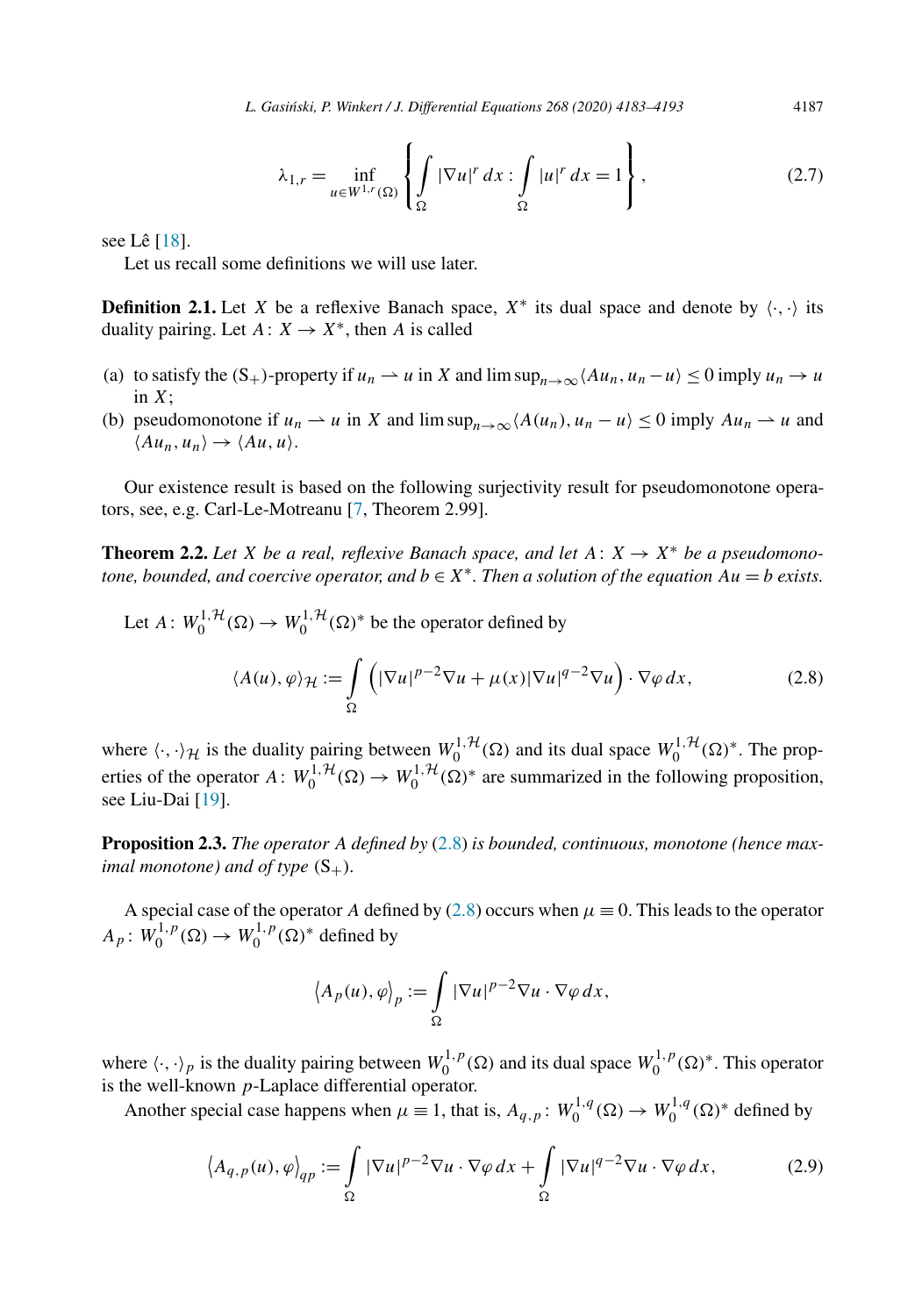<span id="page-5-0"></span>where  $\langle \cdot, \cdot \rangle_{qp}$  stands for the duality pairing between  $W_0^{1,q}(\Omega)$  and its dual space  $W_0^{1,q}(\Omega)^*$ , is the so-called *(q,p)*-Laplace differential operator.

## **3. Main results**

We assume the following hypotheses on the right-hand side nonlinearity *f* .

(H)  $f: \Omega \times \mathbb{R} \times \mathbb{R}^N \to \mathbb{R}$  is a Carathéodory function such that (i) There exists  $\alpha \in L^{\frac{q_1}{q_1-1}}(\Omega)$  and  $a_1, a_2 \ge 0$  such that

$$
|f(x, s, \xi)| \le a_1 |\xi|^{p \frac{q_1 - 1}{q_1}} + a_2 |s|^{q_1 - 1} + \alpha(x)
$$
\n(3.1)

for a. a.  $x \in \Omega$ , for all  $s \in \mathbb{R}$  and for all  $\xi \in \mathbb{R}^N$ , where  $1 < q_1 < p^*$  with the critical exponent  $p^*$  given in [\(2.4\)](#page-3-0).

(ii) There exists  $\omega \in L^1(\Omega)$  and  $b_1, b_2 \ge 0$  such that

$$
f(x, s, \xi)s \le b_1 |\xi|^p + b_2 |s|^p + \omega(x)
$$
\n(3.2)

for a. a.  $x \in \Omega$ , for all  $s \in \mathbb{R}$  and for all  $\xi \in \mathbb{R}^N$ . Moreover,

$$
b_1 + b_2 \lambda_{1,p}^{-1} < 1,\tag{3.3}
$$

where  $\lambda_{1,p}$  is the first eigenvalue of the Dirichlet eigenvalue problem for the *p*-Laplacian.

**Example 3.1.** The following function satisfies hypotheses (H), where for simplicity we drop the *x*-dependence,

$$
f(s,\xi) = -d_1|s|^{q_1-2}s + d_2|\xi|^{p-1}
$$
 for all  $s \in \mathbb{R}$  and all  $\xi \in \mathbb{R}^N$ ,

with  $1 < q_1 < p^*$ ,  $d_1 > 0$  and

$$
0 \le d_2 < \frac{p}{p - 1 + \lambda_{1, p}^{-1}}.
$$

We say that  $u \in W_0^{1, H}(\Omega)$  is a weak solution of problem [\(1.1\)](#page-0-0) if it satisfies

$$
\int_{\Omega} \left( |\nabla u|^{p-2} \nabla u + \mu(x) |\nabla u|^{q-2} \nabla u \right) \cdot \nabla \varphi \, dx = \int_{\Omega} f(x, u, \nabla u) \varphi \, dx \tag{3.4}
$$

for all test functions  $\varphi \in W_0^{1, H}(\Omega)$ . Because of the embedding [\(2.3\)](#page-3-0) and the fact that  $p < q$  along with  $(2.5)$  we easily see that a weak solution in  $(3.4)$  is well-defined.

Our main existence result reads as follows.

**Theorem 3.2.** Let  $1 < p < q < N$  and let hypotheses [\(2.1\)](#page-2-0) and (H) be satisfied. Then problem  $(1.1)$  *admits at least one weak solution*  $u \in W_0^{1, \mathcal{H}}(\Omega)$ *.*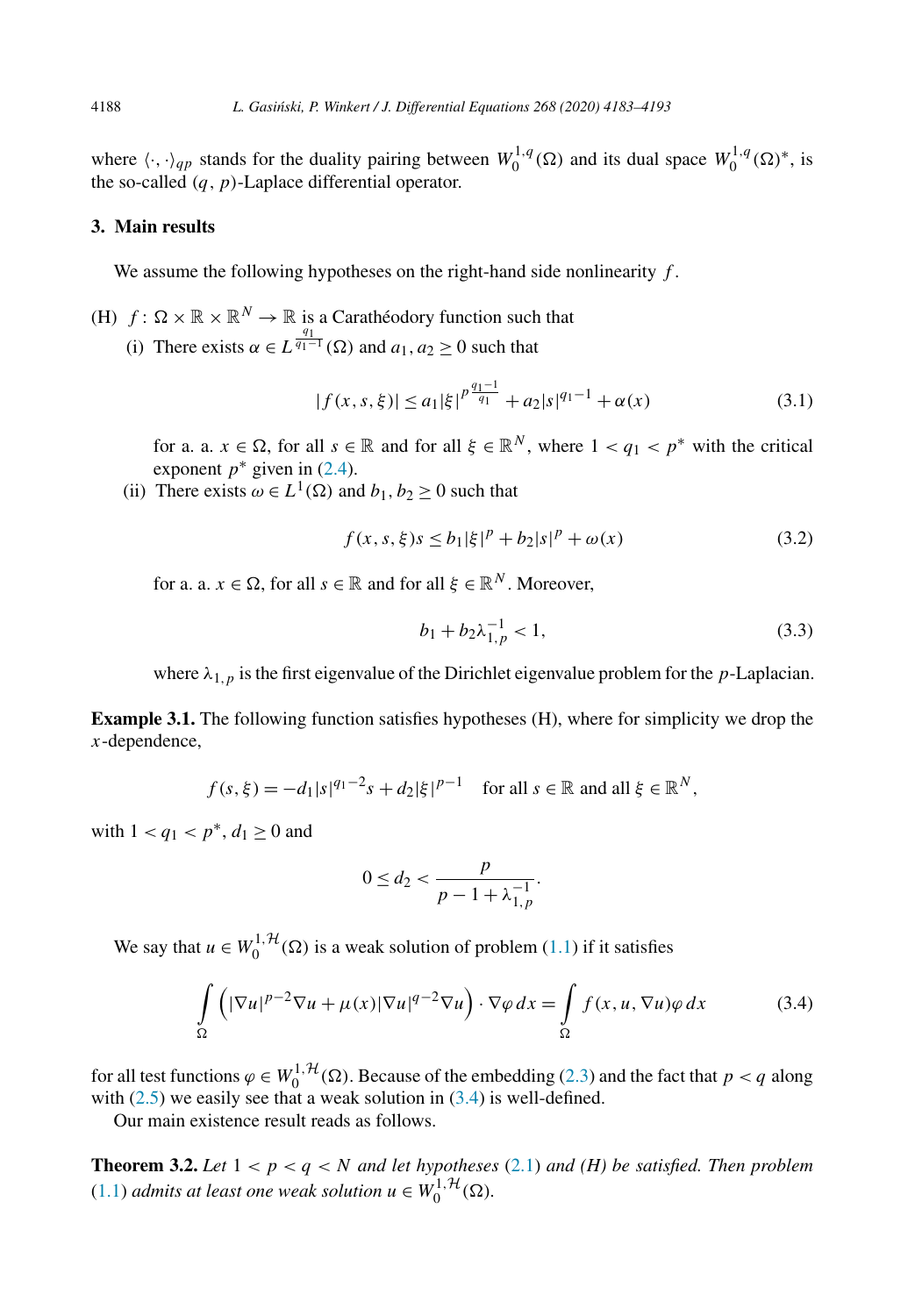<span id="page-6-0"></span>**Proof.** Let  $\hat{N}_f$ :  $W_0^{1,1}(\Omega) \subseteq L^{q_1}(\Omega) \to L^{q'_1}(\Omega)$  be the Nemytskij operator associated to *f* and let  $i^*: L^{q'_1}(\Omega) \to W_0^{1,\mathcal{H}}(\Omega)^*$  be the adjoint operator of the embedding  $i: W_0^{1,\mathcal{H}}(\Omega) \to L^{q_1}(\Omega)$ . For  $u \in W_0^{1, \mathcal{H}}(\Omega)$  we define  $N_f := i^* \circ \hat{N}_f$  and set

$$
\mathcal{A}(u) = A(u) - N_f(u). \tag{3.5}
$$

From the growth condition on *f*, see [\(3.1\)](#page-5-0), we easily know that  $A: W_0^{1, H}(\Omega) \to W_0^{1, H}(\Omega)^*$ maps bounded sets into bounded sets. Let us now prove that  $A$  is pseudomonotone, see Defini-tion [2.1\(](#page-4-0)b). To this end, let  $\{u_n\}_{n\geq 1} \subseteq W_0^{1, \mathcal{H}}(\Omega)$  be a sequence such that

$$
u_n \rightharpoonup u \quad \text{in } W_0^{1, \mathcal{H}}(\Omega) \quad \text{and} \quad \limsup_{n \to \infty} \langle \mathcal{A}(u_n), u_n - u \rangle_{\mathcal{H}} \le 0. \tag{3.6}
$$

From the compact embedding in  $(2.3)$  we obtain that

$$
u_n \to u \quad \text{in } L^{q_1}(\Omega) \tag{3.7}
$$

since  $q_1 < p^*$ . Using the strong convergence in  $L^{q_1}(\Omega)$ , see (3.7), along with Hölder's inequality and the growth condition on *f* we obtain

$$
\lim_{n \to \infty} \int_{\Omega} f(x, u_n, \nabla u_n)(u_n - u) dx = 0.
$$

Therefore, we can pass to the limit in the weak formulation in [\(3.4\)](#page-5-0) replacing *u* by  $u_n$  and  $\varphi$  by  $u_n - u$ . This gives

$$
\limsup_{n \to \infty} \langle A(u_n), u_n - u \rangle_{\mathcal{H}} = \limsup_{n \to \infty} \langle A(u_n), u_n - u \rangle_{\mathcal{H}} \le 0.
$$
 (3.8)

From Proposition [2.3](#page-4-0) we know that A fulfills the  $(S_+)$ -property and so we conclude, in view of (3.6) and (3.8), that  $u_n \to u$  in  $W_0^{1, H}(\Omega)$ . Hence, because of the continuity of A, we have that  $A(u_n) \to A(u)$  in  $W_0^{1,1}(\Omega)$ <sup>\*</sup> which proves that A is pseudomonotone.

Next we show that the operator  $A$  is coercive, that is,

$$
\lim_{\|u\|_{1,\mathcal{H},0}\to\infty} \frac{\langle \mathcal{A}u, u \rangle_{\mathcal{H}}}{\|u\|_{1,\mathcal{H},0}} = +\infty.
$$
 (3.9)

From the representation of the first eigenvalue of the *p*-Laplacian, see [\(2.7\)](#page-4-0), replacing *r* by *p*, we have the inequality

$$
||u||_p^p \le \lambda_{1,p}^{-1} ||\nabla u||_p^p \quad \text{for all } u \in W_0^{1,p}(\Omega). \tag{3.10}
$$

Since  $W_0^{1, H}(\Omega) \subseteq W_0^{1, p}(\Omega)$  and by applying (3.10), [\(3.2\)](#page-5-0) and [\(2.2\)](#page-3-0) we derive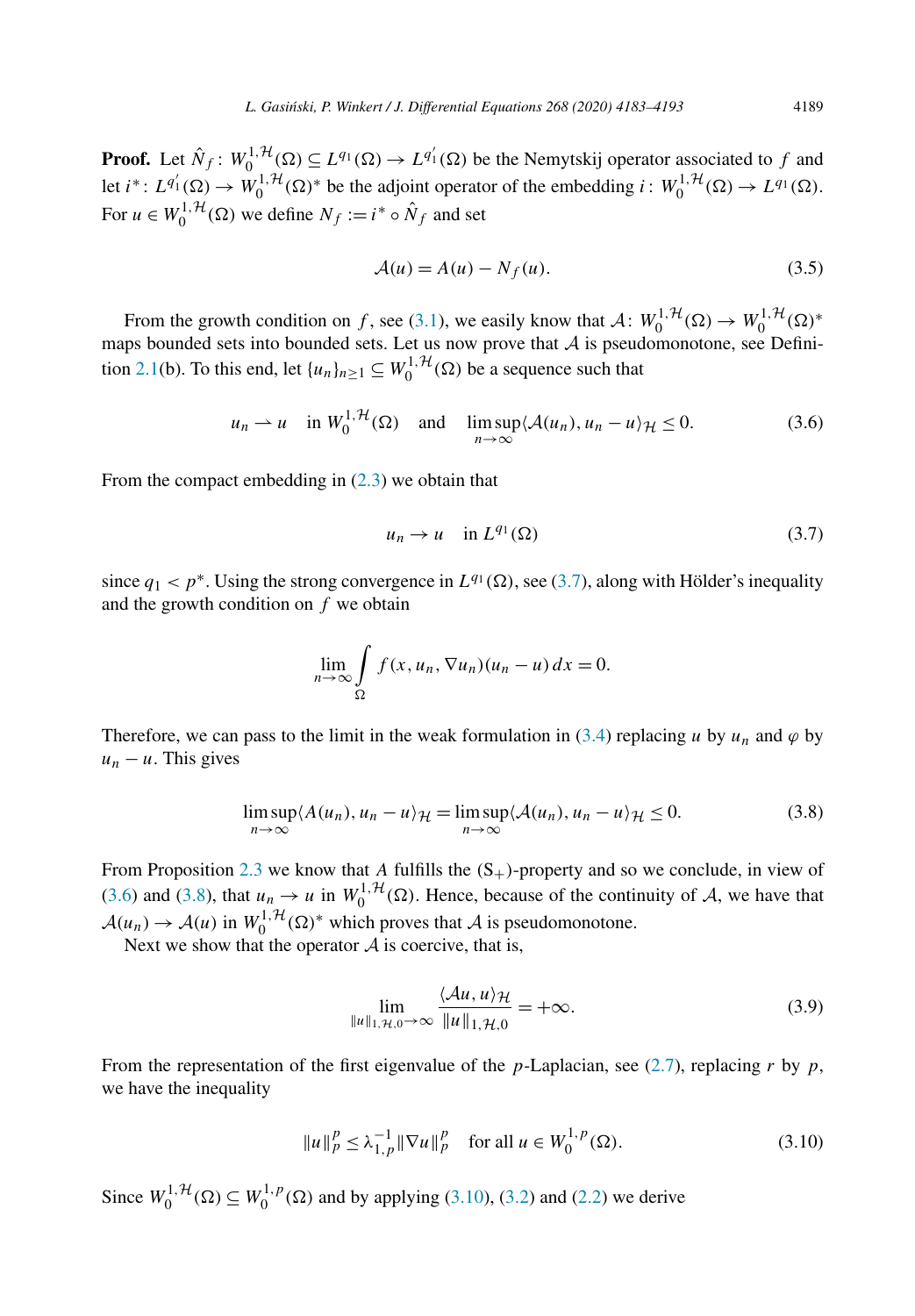$$
\langle A(u), u \rangle
$$
  
=  $\int_{\Omega} (|\nabla u|^{p-2} \nabla u + \mu(x)|\nabla u|^{q-2} \nabla u) \cdot \nabla u \, dx - \int_{\Omega} f(x, u, \nabla u) u \, dx$   

$$
\geq ||\nabla u||_p^p + ||u||_{q,\mu}^q - b_1 ||\nabla u||_p^p - b_2 ||u||_p^p - ||\omega||_1
$$
  

$$
\geq (1 - b_1 - b_2 \lambda_{1,p}^{-1}) ||\nabla u||_p^p + ||u||_{q,\mu}^q - ||\omega||_1
$$
  

$$
\geq (1 - b_1 - b_2 \lambda_{1,p}^{-1}) (||\nabla u||_p^p + ||u||_{q,\mu}^q) - ||\omega||_1
$$
  

$$
\geq (1 - b_1 - b_2 \lambda_{1,p}^{-1}) \min \{ ||u||_{1,\mathcal{H},0}^p, ||u||_{1,\mathcal{H},0}^q\} - ||\omega||_1.
$$

Therefore, since  $1 < p < q$  and [\(3.3\)](#page-5-0), it follows [\(3.9\)](#page-6-0) and thus, the operator  $A: W_0^{1, H}(\Omega) \to$  $W_0^{1, \mathcal{H}}(\Omega)$ <sup>\*</sup> is coercive.

Hence, the operator  $\mathcal{A}: W_0^{1, \mathcal{H}}(\Omega) \to W_0^{1, \mathcal{H}}(\Omega)^*$  is bounded, pseudomonotone and coercive. Then Theorem [2.2](#page-4-0) provides  $u \in W_0^{1, H}(\Omega)$  such that  $A(u) = 0$ . By the definition of A, see [\(3.5\)](#page-6-0), the function *u* turns out to be a weak solution of problem  $(1.1)$  which completes the proof.  $\Box$ 

Let us now give sufficient conditions on the perturbation such that problem  $(1.1)$  has a unique weak solution. To this end, we need the following stronger conditions on the convection term  $f: \Omega \times \mathbb{R} \times \mathbb{R}^N \to \mathbb{R}$ .

(U1) There exists  $c_1 \geq 0$  such that

$$
(f(x, s, \xi) - f(x, t, \xi))(s - t) \le c_1|s - t|^2
$$

for a. a.  $x \in \Omega$ , for all  $s, t \in \mathbb{R}$  and for all  $\xi \in \mathbb{R}^N$ .

(U2) There exists  $\rho \in L^{r'}(\Omega)$  with  $1 < r' < p^*$  and  $c_2 \ge 0$  such that  $\xi \mapsto f(x, s, \xi) - \rho(x)$  is linear for a. a.  $x \in \Omega$ , for all  $s \in \mathbb{R}$  and

$$
|f(x, s, \xi) - \rho(x)| \le c_2 |\xi|
$$

for a. a.  $x \in \Omega$ , for all  $s \in \mathbb{R}$  and for all  $\xi \in \mathbb{R}^N$ . Moreover,

$$
c_1 \lambda_{1,2}^{-1} + c_2 \lambda_{1,2}^{-\frac{1}{2}} < 1,\tag{3.11}
$$

where  $\lambda_{1,2}$  is the first eigenvalue of the Dirichlet eigenvalue problem for the Laplace differential operator.

**Example 3.3.** The following function satisfies hypotheses (H), (U1) and (U2), where for simplicity we drop the *s*-dependence,

$$
f(x,\xi) = \sum_{i=1}^{N} \beta_i \xi_i + \rho(x) \quad \text{for a. a. } x \in \Omega \text{ and for all } \xi \in \mathbb{R}^N,
$$

<span id="page-7-0"></span>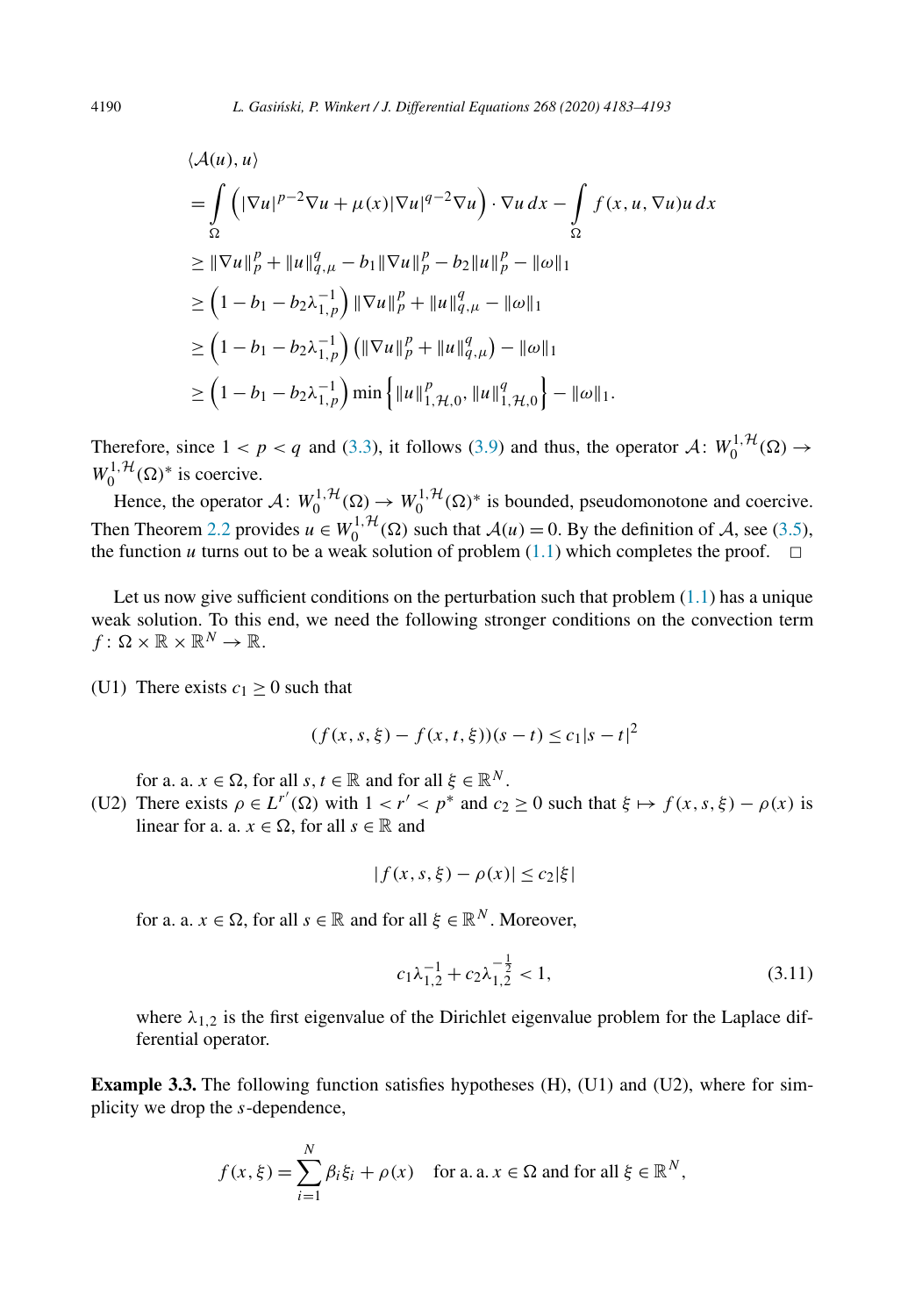<span id="page-8-0"></span> $\text{with } 2 = p \le q_1 < 2^*, \ \rho \in L^2(\Omega) \text{ and }$ 

$$
\|\beta\|_{\mathbb{R}^N}^2 < \min\left\{1 - \frac{1}{2}\lambda_{1,2}^{-1} \,,\ \lambda_{1,2}\right\}
$$

where  $\beta = (\beta_1, \ldots, \beta_N) \in \mathbb{R}^N$ .

Our uniqueness result reads as follows.

**Theorem 3.4.** *Let* [\(2.1\)](#page-2-0)*,* (*H*)*,* (*U1),* and (*U2) be* satisfied and let  $2 = p < q < N$ . Then, problem [\(1.1\)](#page-0-0) *admits a unique weak solution.*

**Proof.** Let  $u, v \in W_0^{1, H}(\Omega)$  be two weak solutions of [\(1.1\)](#page-0-0). Taking in both weak formulations the test function  $\varphi = u - v$  and subtracting these equations result in

$$
\int_{\Omega} |\nabla(u - v)|^2 dx + \int_{\Omega} \mu(x) \left( |\nabla u|^{q-2} \nabla u - |\nabla v|^{q-2} \nabla u \right) \cdot \nabla(u - v) dx
$$
\n
$$
= \int_{\Omega} (f(x, u, \nabla u) - f(x, v, \nabla u))(u - v) dx
$$
\n
$$
+ \int_{\Omega} (f(x, v, \nabla u) - f(x, v, \nabla v))(u - v) dx.
$$
\n(3.12)

Since the second term on the left-hand side of  $(3.12)$  is nonnegative, we have the simple estimate

$$
\int_{\Omega} |\nabla(u-v)|^2 dx + \int_{\Omega} \mu(x) \left( |\nabla u|^{q-2} \nabla u - |\nabla v|^{q-2} \nabla u \right) \cdot \nabla(u-v) dx
$$
\n
$$
\geq \int_{\Omega} |\nabla(u-v)|^2 dx.
$$
\n(3.13)

The right-hand side of  $(3.12)$  can be estimated via  $(U1)$ ,  $(U2)$  and Hölder's inequality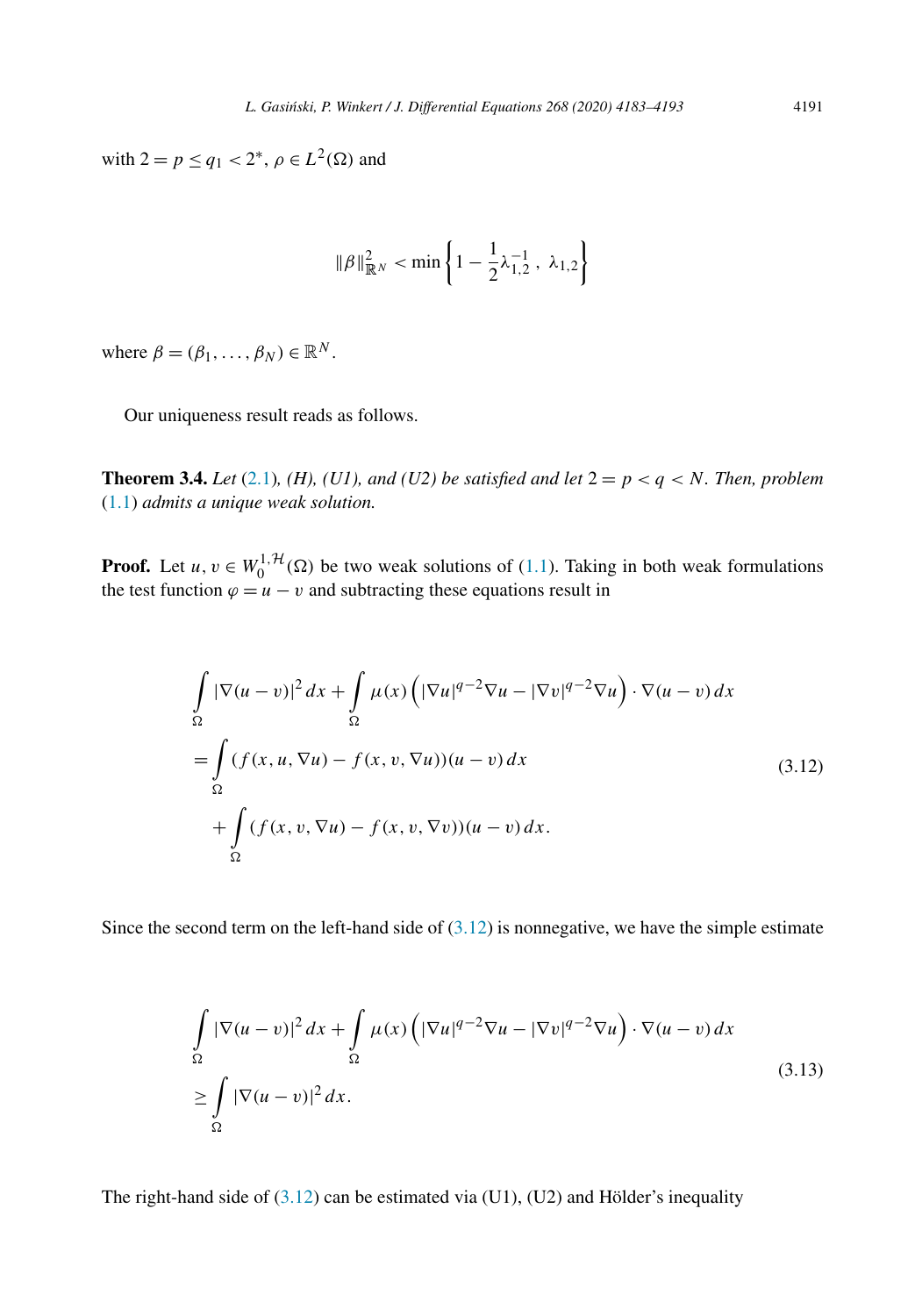<span id="page-9-0"></span>
$$
\int_{\Omega} (f(x, u, \nabla u) - f(x, v, \nabla u))(u - v) dx
$$
\n
$$
+ \int_{\Omega} (f(x, v, \nabla u) - f(x, v, \nabla v))(u - v) dx
$$
\n
$$
\leq c_1 \|u - v\|_2^2 + \int_{\Omega} \left( f\left(x, v, \nabla \left(\frac{1}{2}(u - v)^2\right)\right) - \rho(x) \right) dx \tag{3.14}
$$
\n
$$
\leq c_1 \|u - v\|_2^2 + c_2 \int_{\Omega} |u - v||\nabla (u - v)| dx
$$
\n
$$
\leq \left(c_1 \lambda_{1,2}^{-1} + c_2 \lambda_{1,2}^{-\frac{1}{2}}\right) \|\nabla (u - v)\|_2^2.
$$

Combining  $(3.12)$ ,  $(3.13)$  and  $(3.14)$  gives

$$
\|\nabla(u-v)\|_2^2 = \int_{\Omega} |\nabla(u-v)|^2 dx \leq \left(c_1 \lambda_{1,2}^{-1} + c_2 \lambda_{1,2}^{-\frac{1}{2}}\right) \|\nabla(u-v)\|_2^2.
$$
 (3.15)

Then, by  $(3.11)$  and  $(3.15)$ , we get that  $u = v$ .  $\Box$ 

#### **Acknowledgment**

The second author thanks the Pedagogical University of Cracow for the kind hospitality during a research stay in April/May 2019.

The first author was supported by the National Science Center of Poland under Project No. 2015/19/B/ST1/01169, and the H2020-MSCA-RISE-2018 Research and Innovation Staff Exchange Scheme Fellowship within the Project no. 823731CONMECH.

## **References**

- [1] D. Averna, D. Motreanu, E. Tornatore, Existence and asymptotic properties for [quasilinear](http://refhub.elsevier.com/S0022-0396(19)30504-2/bib417665726E612D4D6F747265616E752D546F726E61746F72652D32303136s1) elliptic equations with gradient [dependence,](http://refhub.elsevier.com/S0022-0396(19)30504-2/bib417665726E612D4D6F747265616E752D546F726E61746F72652D32303136s1) Appl. Math. Lett. 61 (2016) 102–107.
- [2] P. Baroni, M. Colombo, G. Mingione, Harnack inequalities for double phase [functionals,](http://refhub.elsevier.com/S0022-0396(19)30504-2/bib4261726F6E692D436F6C6F6D626F2D4D696E67696F6E652D32303135s1) Nonlinear Anal. 121 (2015) [206–222.](http://refhub.elsevier.com/S0022-0396(19)30504-2/bib4261726F6E692D436F6C6F6D626F2D4D696E67696F6E652D32303135s1)
- [3] P. Baroni, M. Colombo, G. Mingione, [Non-autonomous](http://refhub.elsevier.com/S0022-0396(19)30504-2/bib4261726F6E692D436F6C6F6D626F2D4D696E67696F6E652D32303136s1) functionals, borderline cases and related function classes, St. [Petersburg](http://refhub.elsevier.com/S0022-0396(19)30504-2/bib4261726F6E692D436F6C6F6D626F2D4D696E67696F6E652D32303136s1) Math. J. 27 (2016) 347–379.
- [4] P. Baroni, T. Kuusi, G. Mingione, [Borderline](http://refhub.elsevier.com/S0022-0396(19)30504-2/bib4261726F6E692D4B757373692D4D696E67696F6E652D32303135s1) gradient continuity of minima, J. Fixed Point Theory Appl. 15 (2) (2014) [537–575.](http://refhub.elsevier.com/S0022-0396(19)30504-2/bib4261726F6E692D4B757373692D4D696E67696F6E652D32303135s1)
- [5] P. Baroni, M. Colombo, G. Mingione, Regularity for general [functionals](http://refhub.elsevier.com/S0022-0396(19)30504-2/bib4261726F6E692D436F6C6F6D626F2D4D696E67696F6E652D32303138s1) with double phase, Calc. Var. Partial Differ. Equ. 57 (2) [\(2018\)](http://refhub.elsevier.com/S0022-0396(19)30504-2/bib4261726F6E692D436F6C6F6D626F2D4D696E67696F6E652D32303138s1) 62, 48 pp.
- [6] Y. Bai, L. Gasiński, N.S. Papageorgiou, Nonlinear [nonhomogeneous](http://refhub.elsevier.com/S0022-0396(19)30504-2/bib4261692D476173696E736B692D5061706167656F7267696F752D32303138s1) Robin problems with dependence on the gradient, [Bound.](http://refhub.elsevier.com/S0022-0396(19)30504-2/bib4261692D476173696E736B692D5061706167656F7267696F752D32303138s1) Value Probl. (2018) 17, 24 pp.
- [7] S. Carl, V.K. Le, D. Motreanu, Nonsmooth Variational Problems and Their [Inequalities,](http://refhub.elsevier.com/S0022-0396(19)30504-2/bib4361726C2D4C652D4D6F747265616E752D32303037s1) Springer, New York, 2007.
- [8] F. [Colasuonno,](http://refhub.elsevier.com/S0022-0396(19)30504-2/bib436F6C6173756F6E6E6F2D537175617373696E612D32303136s1) M. Squassina, Eigenvalues for double phase variational integrals, Ann. Mat. Pura Appl. (4) 195 (6) (2016) [1917–1959.](http://refhub.elsevier.com/S0022-0396(19)30504-2/bib436F6C6173756F6E6E6F2D537175617373696E612D32303136s1)
- [9] M. Colombo, G. Mingione, Bounded [minimisers](http://refhub.elsevier.com/S0022-0396(19)30504-2/bib436F6C6F6D626F2D4D696E67696F6E652D3230313561s1) of double phase variational integrals, Arch. Ration. Mech. Anal. 218 (1) (2015) [219–273.](http://refhub.elsevier.com/S0022-0396(19)30504-2/bib436F6C6F6D626F2D4D696E67696F6E652D3230313561s1)